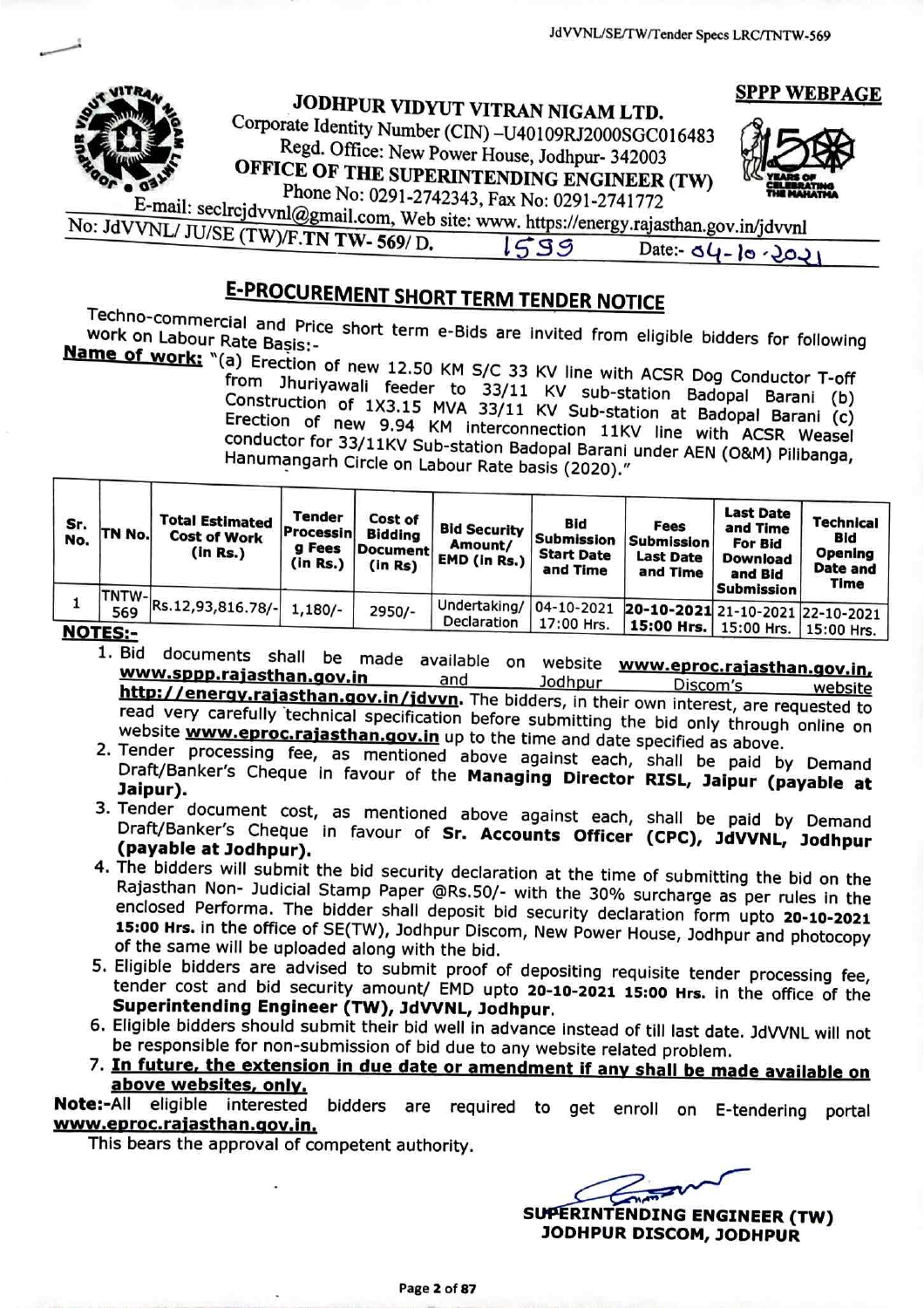

# JODHPUR VIDYUT VITRAN NIGAM LTD. Corporate Identity Number (CIN) -U40109RJ2000SGC016483 Regd. Office: New Power House, Jodhpur- 342003<br>OFFICE OF THE SUPERINTENDING ENGINEER (TW) Fax No: 0291-2742343, Fax No: 0291-2741772<br>frail: secircjdvvnl@gmail.com, Web site: www. https://energy.rajasthan.gov.in/jdvvnl-

No: JdVVNL/ JU/SE (TW)/F.TN TW- 569/ D.  $1598$  Date OU-la -2021

## The Public Relation Officer JdVVNL, JODHPUR.

## Sub: Publication of NIT against TNTW- 569.

NIT against TNTW-569 for "(a)Erection of new 12.50 KM S/C 33 KV line with<br>ACSR Dog Conductor T-off from Jhuriyawali feeder to 33/11 KV sub-station<br>Badopal Barani (b) Construction of 1X3.15 MVA 33/11 KV Sub-station at<br>Bado advised to publish it in one single issue of their paper in classified advertisement column in single space on the date following the receipt of communication.

copy of cutting of the relevant publication may please be sent to this office for needful of this office.

Copy of note sheet regarding approval of the Managing Director, Jodhpur Discom, Jodhpur to float the tender is being also enclosed.

Encl: - a/a

**(Er. A.K. RAMNANI)**<br>Superintending Engineer (TW) Jodhpur Discom, Jodhpur

Copy submitted / forwarded with enclosure to the following for information and necessary action with request to please arrange to affix the NIT at the Notice Board at their Headquarter:

- 
- 
- The Secretary (Admin.), Jodhpur Discom, Jodhpur.<br>2. The Chief Engineer (HQ), Jodhpur Discom, Jodhpur.<br>3. The Addl. Chief Engineer (S&T- CSS/ MM/ BMR-Z), Jodhpur Discom, Jodhpur/<br>Barmer.
- 
- 4. TA to MD., Jodhpur Discom, Jodhpur.<br>5. The Superintending Engineer (IT/O&M), JdVVNL, Jodhpur/ Barmer.<br>6. The Senior Accounts Officer (TW/CPC), JdVVNL, Jodhpur.
- 

wnt)

Superintending Engineer (TW) Jodhpur Discom, Jodhpur